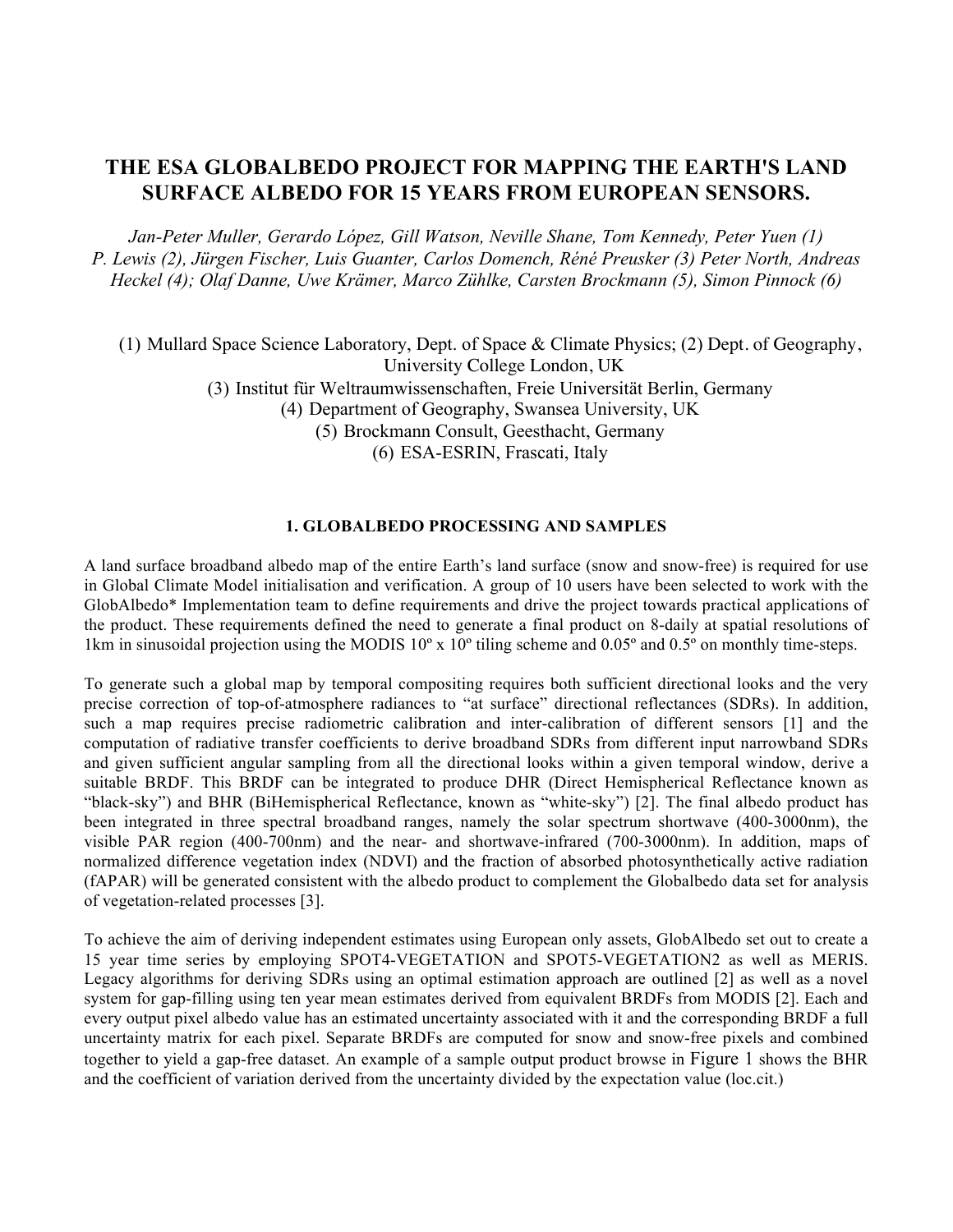

**Figure 1. Example of GlobAlbedo Shortwave BHR for DoY 97, 7 April 2005 with the corresponding coefficient of variation showing the impact of the onset of austral summer. See http://www.GlobAlbedo.org/ for further details**

Animations of 8-daily and monthly browse products including the full-resolution 1km tiles are available on the website for the products available to date (2005, 2009, 2010 and the first 6 months of 2011). An OGC-compliant server based on OpenLayers also allows display of global data and inter-comparison by flickering from one date with another. Global data at  $0.05^{\circ}$  and  $0.5^{\circ}$ , as well as individual tiles at 1km, can be downloaded using wget and scripts can be easily written by the user to harvest the data they require. A novel facility is the ability to extract a single pixel or a group of 3 x 3 or 5 x 5 pixels in CSV format through time for immediate plotting locally.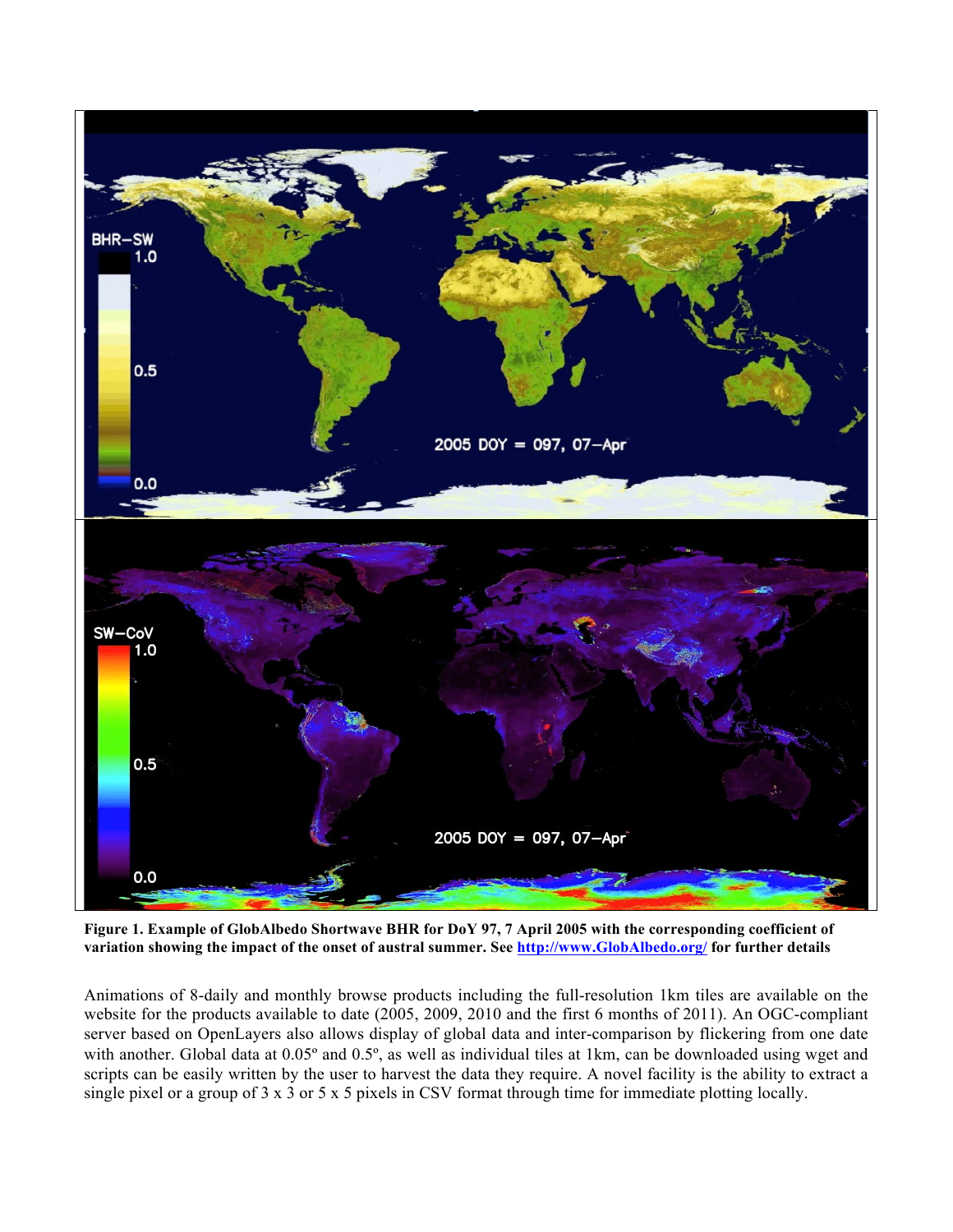# **2. GLOBALBEDO VALIDATION**



**Figure 2. Example taken from [4] of a SURFRAD site (Desert Rock) and a BSRN site (Toravere) of a time series for the whole of 2005 showing Blue-Sky albedo results for tower albedometer, GlobAlbedo, MODIS Prior, MODIS Collection 5 (MCD43A3), and MISR showing uncertainties available for GlobAlbedo and MISR as well as the relative entropy showing the contribution of MODIS priors (for values >>10) for filling in gaps.**

Extensive validation has been performed on final GlobAlbedo product for each and every year that correlative data is available. Shown here from [4], in Figure 2 is an example of a time series plot of Blue-Sky albedo from GlobAlbedo, MODIS priors, MODIS Collection 5 and MISR measurements. Uncertainties calculated from within